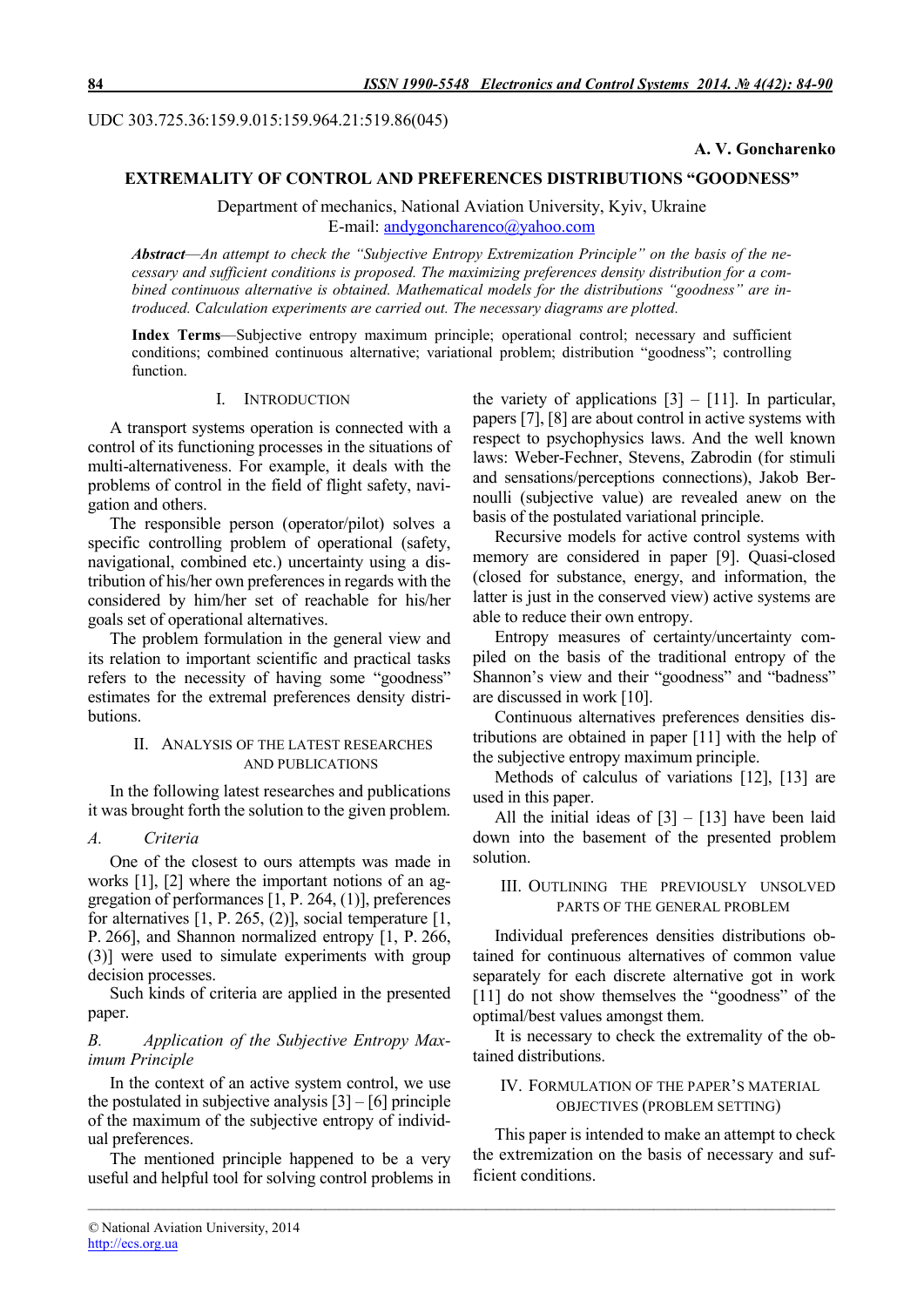Then, it will be necessary to introduce some measures for continuous individual preferences densities distributions which conveniently indicate their "goodness" as a parameter of the operational control optimality.

# V. CONSIDERATION OF THE RESEARCH'S MAIN MATERIAL WITH THE COMPLETE SUBSTANTIA-TION OF THE ACHIEVED SCIENTIFIC RESULTS

When there is a set of discrete operational alternatives each of which has a common continuous alternative, like in cases considered in paper [11], we use a combination of described there methods of subjective analysis to find extremums.

# *A. Specific Case of Two Alternatives*

For the presented paper let us consider a set of two discrete navigational alternatives, for example, two equal in width gates that an airplane can fly through. For each of the given two discrete alternatives (gates), there is a common continuous alternative (the width of the gates). The effectiveness (flights through each of the gates) functions are characterized with some values (of possible losses, for instance).

Let us say, the effectiveness functions and corresponding preferences, for both discrete and continuous alternatives (densities of corresponding preferences distributions) are given in the view shown in Fig. 1.



Fig. 1. Effectiveness functions, preferences densities distributions, and corresponding preferences functions for the related alternatives

In Fig. 1 it is presented the effectiveness functions  $R_1(x)$  and  $R_2(x)$  for the two navigational alternatives;  $\pi_1(x)$ ,  $\pi_2(x)$ , and  $\pi(x)$  are densities distributions of the preferences for the first, second, and

common continuous alternatives of the first and second discrete alternatives, and in common case, when the both continuous alternatives form the common one, in regards;  $\pi_1(x)$  and  $\pi_2(x)$  are pre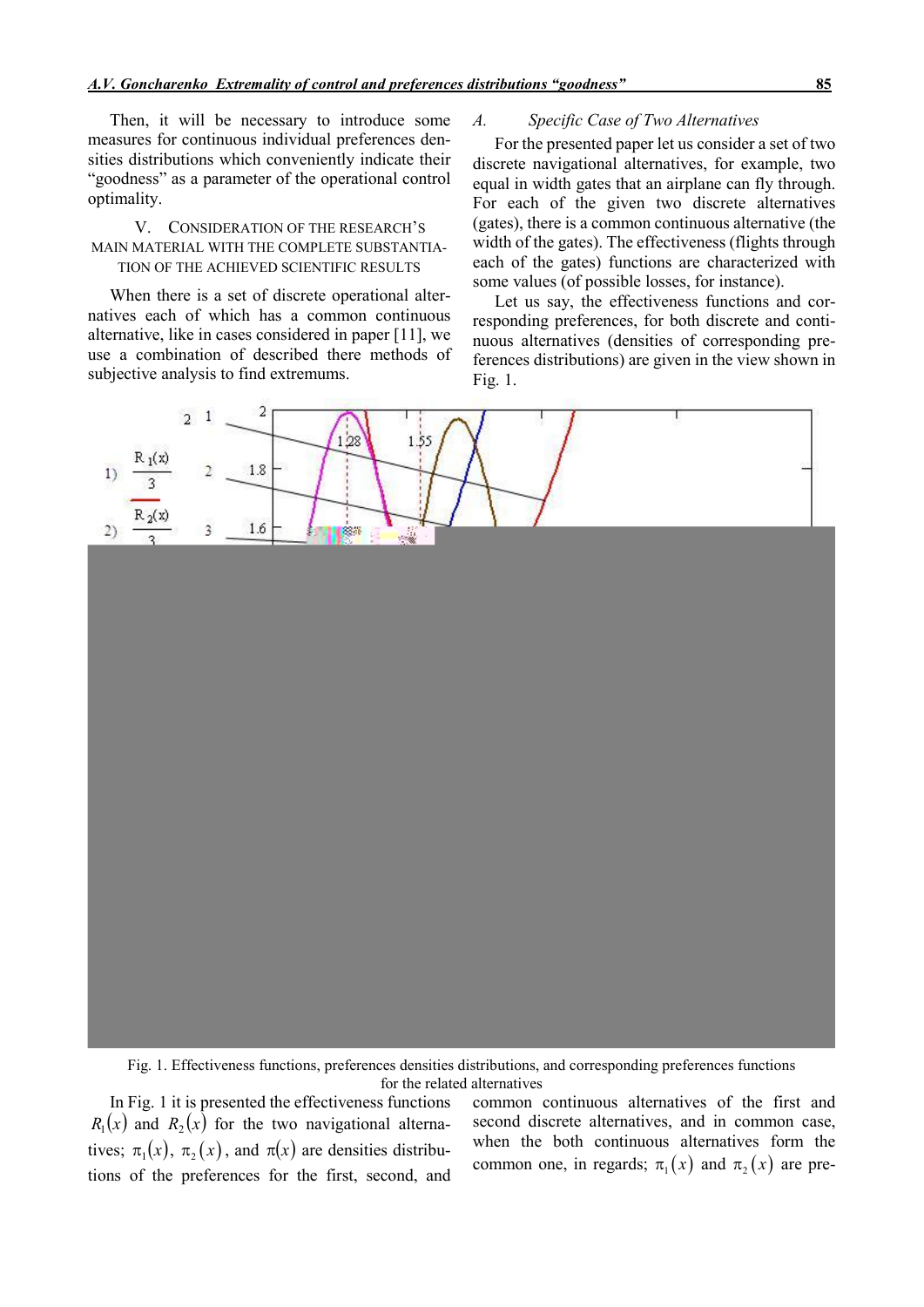ferences functions for the discrete alternatives; 1  $\mathcal{N}_0$ 1  $\frac{1}{x_1 - x_0}$ , where  $x_1$  and  $x_0$  are the boundary values of

the independent variable,  $\frac{1}{x_1}$  $\mathbf{0}$ *x x x xdx* ,  $\frac{1}{x_1}$ 0 2 2 *x x x*  $\int x^2 dx$ – illustra-

tive uniform, linear, and squared densities distributions for comparison of the optimal  $\pi(x)$  with the others and revealing its "goodness" in this context.

The density distribution of the common preference  $\pi(x)$ , the common distribution for the common continuous alternative, is a polymodal density distribution of the preference, unlike the separate ones of  $\pi_1(x)$  and  $\pi_2(x)$  for the continuous alternatives of the two given discrete navigational alternatives with their own preferences functions of  $\pi_1(x)$  and  $\pi_2(x)$ for the corresponding effectiveness functions of  $R_1(x)$  and  $R_2(x)$  shown in Fig. 1 in the scale factor of 3  $\frac{1}{2}$  for the expositional ease.

The advantages of the density distribution of the common preference  $\pi(x)$ , obtained with a special kind of integrand, is that it is visible from the shape of the density distribution what the preference density is the highest; i.e. the mode of the distribution in combination with the discrete preferences  $\pi$ 1(x) and  $\pi$ 2(x) or the density distributions of the separate navigational alternatives preferences  $\pi_1(x)$  and  $\pi_2(x)$  shows which discrete alternative is the best, how much it is better (more optimal in case of polymodal density distribution), thus the absolutely optimal value of the common continuous alternative for the considered navigational optional problem with the corresponding effectiveness functions of  $R_1(x)$ and  $R_2(x)$ .

*B. Canonical Distributions of Preferences of Alternatives*

The density distributions  $\pi(x)$ ,  $\pi_1(x)$ , and  $\pi_2(x)$ are obtained with the help of canonical expressions:

$$
\pi_i(x) = \frac{e^{-\beta_i R_i(x)}}{\int\limits_{x_0}^{x_1} e^{-\beta_i R_i(x)} dx},\tag{1}
$$

where  $\beta_i$  are corresponding endogenous parameters (analogous to the inverse social temperature) of the responsible person's psych.

Expressions (1) are got from the functionals:

$$
\Phi_{\pi_i(x)} = \int_{x_0}^{x_1} \left[-\pi_i(x)\ln \pi_i(x) - \beta \pi_i(x)R_i(x)\right] dx + \sqrt{\int_{x_0}^{x_1} \pi_i(x)dx - 1} - \ln \Delta x, \tag{2}
$$

where  $\gamma$  is a weight coefficient for the normalizing condition,

 $\Delta x$  is a degree of accuracy at the entropy determination,

$$
\Phi_{\pi(x)} = \int_{x_0}^{x_1} \left[ -\pi(x) \ln \pi(x) - \beta \pi(x) \right] dt + \gamma \left[ \int_{x_0}^{x_1} \pi(x) dx - 1 \right] - \ln \Delta x,
$$
\n(3)

where

$$
Integral(x) = \begin{vmatrix} R_2(x) & if & R_2(x) < R_1(x) \\ R_1(x) & otherwise \end{vmatrix} \tag{4}
$$

For discrete alternatives, preferences functions are

$$
\pi_{i}\left(x\right) = \frac{e^{-\beta_{i}R_{i}\left(x\right)}}{\sum_{j=1}^{N=2}e^{-\beta_{j}R_{j}\left(x\right)}}.\tag{5}
$$

The preferences of (5) are yielded by functional

$$
\Phi_{\pi} = -\sum_{i=1}^{N=2} \pi_i(x) \ln \pi_i(x) - \beta \sum_{i=1}^{N=2} \pi_i(x) R_i(x) + \gamma \left[ \sum_{i=1}^{N=2} \pi_i(x) - 1 \right].
$$
 (6)

#### *C. Conditions of the Extremum*

Both (1) and (5) types of preferences are obtained on the basis of the necessary conditions for an extremum to exist in the form of the well known Euler-Lagrange equation:

$$
\frac{\partial F^*}{\partial \pi_i} - \frac{d}{dx} \left( \frac{\partial F^*}{\partial \pi'} \right) = 0 \,, \tag{7}
$$

where  $F^*$  is the underintegral function of functionals  $(2)$ ,  $(3)$  or the functional itself in the case of  $(6)$ .

Accordingly to the methods of calculus of variations [12], [13], for the sufficient conditions of having the extremum, we ought to add two more conditions to  $(7)$ . Namely, for the weak maximum of  $(2)$ ,  $(3)$ ,  $(6)$ along with the extremal,  $[12, p. 115, \S 24]$ :

$$
F_{\pi'\pi'}^* < 0 \tag{8}
$$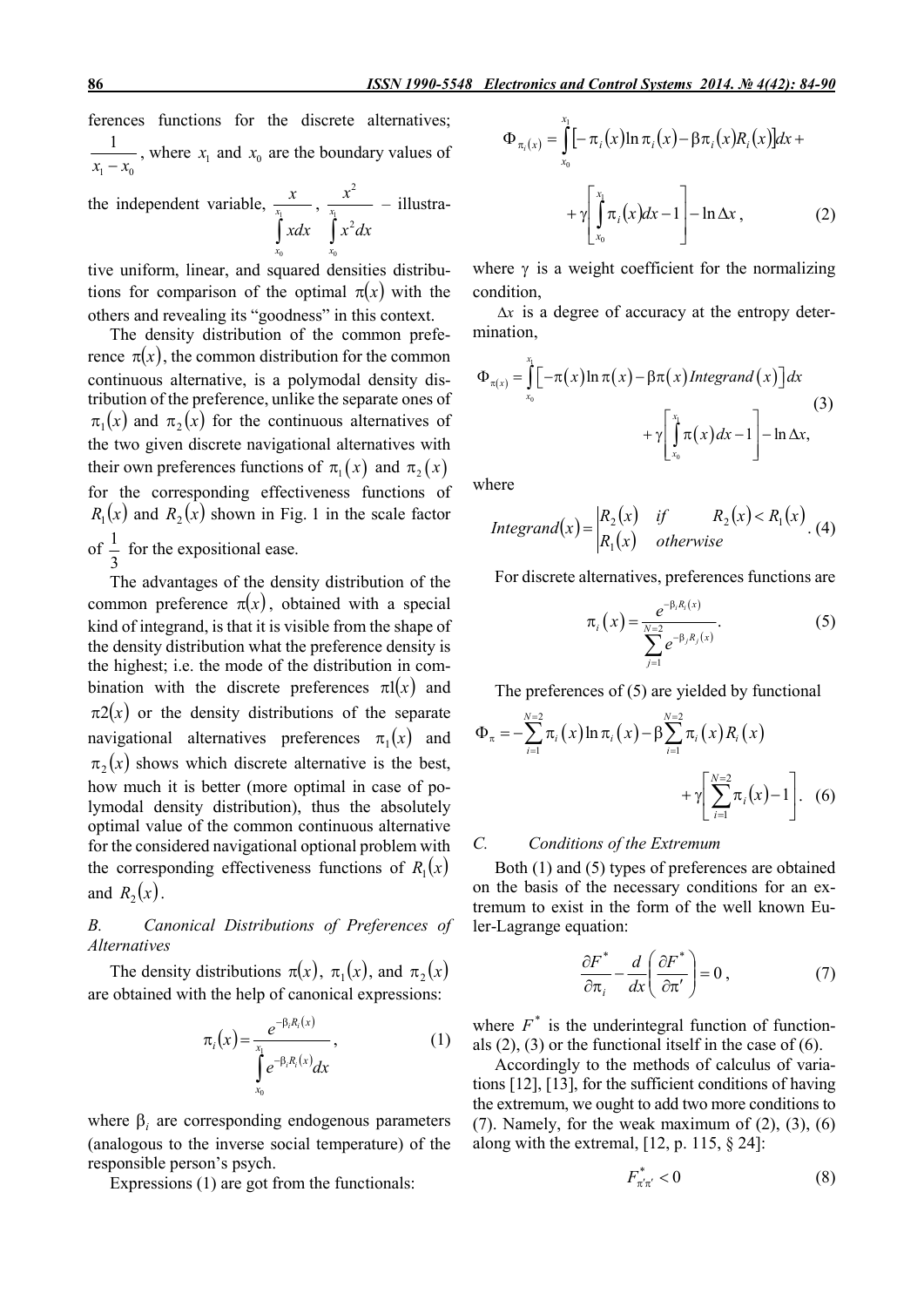– the strengthened condition by Legendre. This condition replaces by itself the condition of nonpositiveness of the Weierstrass function, [13, p. 375].

Also, the segment of  $[x_0, x_1]$  does not contain points adjoint to the point of  $x = x_0$  (the strengthened Jacobi's condition). This condition replaces by itself the requirement of the possibility for the given extremal to be included into the extremals field.

But for  $(2)$ ,  $(3)$ ,  $(6)$  the condition of  $(8)$  turns into

$$
F_{\pi'\pi'}^* \equiv 0, \qquad (9)
$$

as the functionals do not depend upon the derivative of  $\pi'$  explicitly.

Let us analyze the necessary sign of the second variation:

$$
\delta^2 \Phi_{\pi} \left[ h_{\pi} \right] = \frac{1}{2} \int_{x_0}^{x_1} \left( F_{\pi_i \pi_i}^* h_{\pi}^2 + 2 F_{\pi_i \pi_i}^* h_{\pi} h_{\pi}^{\prime} + F_{\pi_i \pi_i}^* h_{\pi}^{\prime 2} \right) dx, \tag{10}
$$

where  $h_{\pi} = h_{\pi}(x)$  is an increment of the function of  $\pi_i = \pi_i(x)$ .

Hence, it will be necessary, instead of (8) and because of (9) and through (10),

$$
F_{\pi_i \pi_i}^* < 0. \tag{11}
$$

Indeed,

$$
F_{\pi_i}^* = -\ln \pi_i - 1 - \beta_i R_i + \gamma \ , \quad F_{\pi_i \pi_i}^* = -\frac{1}{\pi_i} < 0 \ . \ (12)
$$

Which, at the absence at the segment of  $[x_0, x_1]$ of the adjoint to the point of  $x = x_0$  points, will ensure the maximum to the functional.

Concerning the latter condition the Jacobi's equation:

$$
\left(F_{\pi_i \pi_i}^* - \frac{d}{dx} F_{\pi_i \pi_i'}^*\right) u - \frac{d}{dx} \left(F_{\pi_i' \pi_i'}^* u'\right) = 0, \quad (13)
$$

where  $u = \frac{\partial \pi_i(x, C)}{\partial \Omega}$ *C*  $u = \frac{\partial \pi_i(x, C)}{\partial x}$  $\partial$  $=\frac{\partial \pi_i(x, C)}{\partial \vec{a}}$  is a certain function, along with each fixed from the family of the curves, where *C* is a parameter of the bunch of the extremals with the

center in the initial boundary point of  $A(x_0, \pi_i(x_0))$ . Although, for the specific case, the equation of

(13) does not help much, since

$$
F_{\pi_i \pi_i}^* u = 0 \,, \quad \Rightarrow \quad u = 0 \,, \tag{14}
$$

because of  $(9) - (12)$ .

### *D. Experiments*

Calculation experiments for functional (3) with the data  $x_0 = 1$ ,  $x_1 = 3$ ,  $\beta = 0.9$ ,  $\Delta x = 0.01$ ,

$$
R_1(x) = b_1(x - d_1)^{c_1} + \frac{1}{a_1(x - d_1)},
$$
 (15)

 $b_1 = 3$ ,  $d_1 = 0.999$ ,  $c_1 = 3$ ,  $a_1 = 0.5$ ,

$$
R_2(x) = 0.5 + b_2(x - d_2)^{c_2} + \frac{1}{a_2(x - d_2)},
$$
 (16)

 $b_2 = 3$ ,  $d_2 = 0.657$ ,  $c_2 = 3$ ,  $a_2 = 0.75$ , give the results illustrated in Fig. 1.

In order to check the existence of the maximum, let us consider the functional of (3) with the densities of preferences of 1  $\mathcal{N}_0$  $\frac{1}{x_1 - x_0}$ ,  $\pi_1(x)$ , and  $\pi_2(x)$  as some variations of the extremal preference density of  $\pi(x)$ . Then substituting  $\pi(x)$  in turn with 1  $\mathcal{N}_0$  $\frac{1}{x_1 - x_0}$ ,  $\pi_1(x)$ and  $\pi$ <sub>2</sub>(x) in functional (3), we can make sure in the maximum existence provided with the density distribution of  $\pi(x)$ .

It is represented in Fig. 2.



Fig. 2. The values of the optimized functional

Thus, the responsible person controls the operational process, through the optimal preferences densities distributions as the optimal process controlling functions, with respect to the minimization of the corresponding negative effects of the considered operational alternatives related with the functions of possible risks (losses, harmfulness etc.)  $R_i(x)$  and uncertainty of the choice.

In Fig. 2 it is depicted:  $\Phi$  is for the value of integral (3);  $\Phi_2$  as the value of integral (3) variated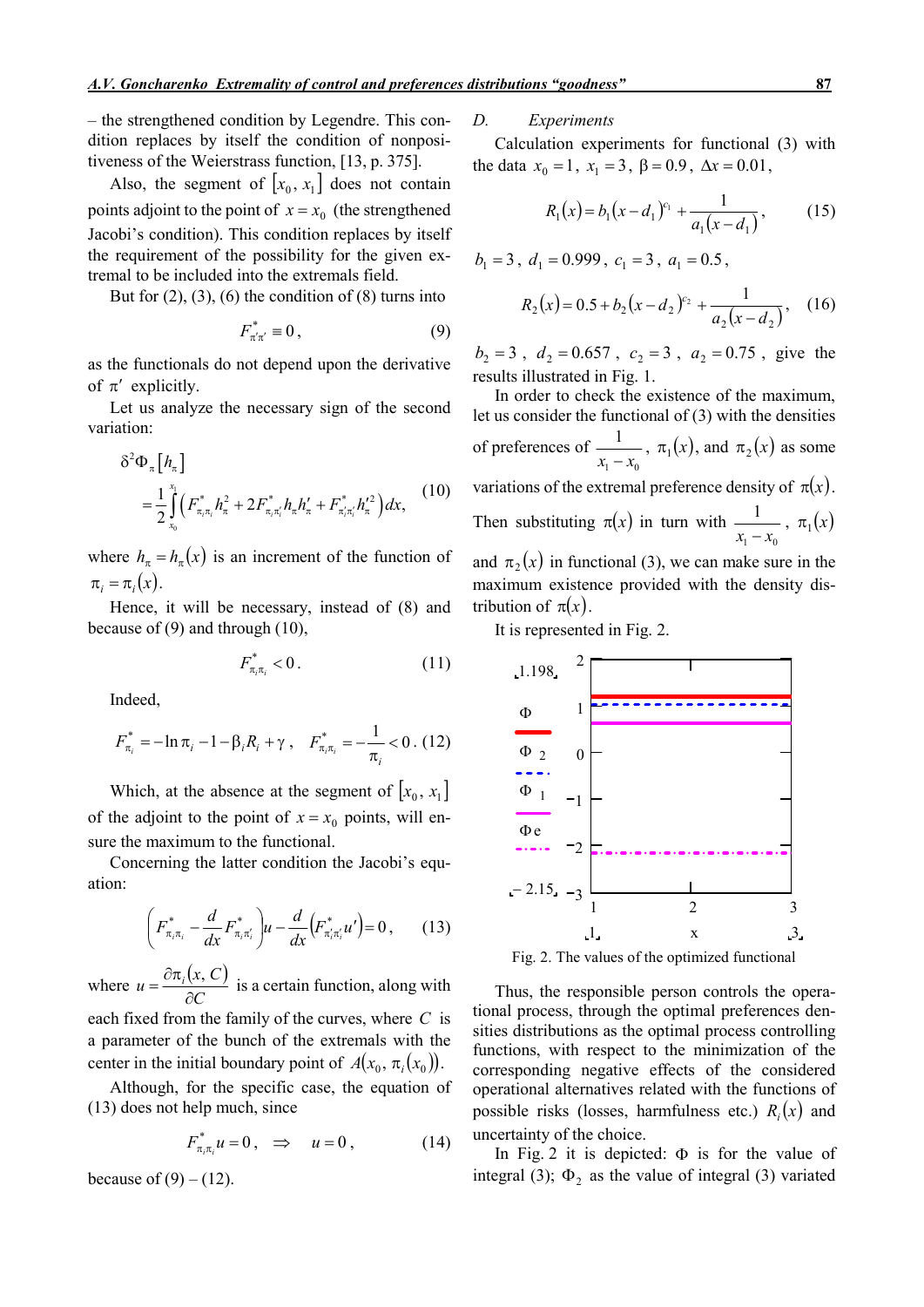with preferences distribution  $\pi_2(x)$ ;  $\Phi_1$  – the same

with 
$$
\pi_1(x)
$$
;  $\Phi_e$  – with  $\frac{1}{x_1 - x_0}$ .

We have to say that unconditional entropy does not give the same result. Using the equation for the entropy of the individual preferences densities distributions:

$$
H_{\Delta x}^{(i)} = -\int_{x_0}^{x_1} \pi_i(x) \ln \pi_i(x) dx - \ln \Delta x , \qquad (17)
$$

we get the following picture shown in Fig. 3.



Fig. 3. Entropies of preferences densities distriburions

In Fig. 3 it is depicted:  $H\Delta x$  is for the value of integral (17)  $H_{\Delta x}$  with  $\pi(x)$ ; H $\Delta x$ 1 –  $H_{\Delta x}^{(1)}$  with  $\pi_1(x)$ ; H $\Delta x^2 - H_{\Delta x}^{(2)}$  with  $\pi_2(x)$ ; H\_max –  $H_{\Delta x}^{(e)}$ with

$$
\pi_e(x) = \frac{1}{x_1 - x_0} \,. \tag{18}
$$

It is quite naturally that the uniform preferences density of (18) delivers the maximal value to the subjective entropy of (17). This situation radically differs from that one with the optimized functional (3). Which is visible from the comparison of the correspondingly considered values in Fig. 2 and Fig. 3.

# *E. The "Goodness"*

In order to discover the "goodness" of the optimal preference's density distribution  $\pi(x)$ , let us introduce the following measures:

$$
\left|\pi(x) - \pi_i(x)\right|, \qquad \Phi_{\pi(x)} - \Phi_{\pi_i(x)}.
$$
 (19)

Here, in measures (19), integrals  $\Phi_{\pi(x)}$  and  $\Phi_{\pi_i(x)}$  are taken from the form of (3) with the cor-

responding preferences densities of:  $\pi(x)$  and  $\pi_1(x)$ ,  $\pi$ <sub>2</sub>(x), in the form of (1), obtained from the related (3) and (2) functionals; and  $\pi_e(x)$  in the form of (18).

As far as we can see the measures of (19) take into consideration the absolute differences between the compared preferences densities distributions and increment values of the optimized functionals with the integrand of (4).

It is logically to choose  $\pi_e(x)$  of the expression of (18) for the basis comparison distribution since it delivers the maximal value to the subjective entropy of  $H_{\lambda r}^{(e)}$  of the functional of (17) and means total uncertainty of controlling functions (individual preferences densities) for the according alternatives in an operational situation.

Also, let us introduce the following combined measures:

$$
|\pi(x) - \pi_i(x)| \cdot (\Phi_{\pi(x)} - \Phi_{\pi_i(x)}), \frac{|\pi(x) - \pi_i(x)|}{\Phi_{\pi(x)} - \Phi_{\pi_i(x)}},
$$
  

$$
|\pi_j(x) - \pi_i(x)| \cdot (\Phi_{\pi_j(x)} - \Phi_{\pi_i(x)}), \frac{|\pi_j(x) - \pi_i(x)|}{\Phi_{\pi_j(x)} - \Phi_{\pi_i(x)}},
$$
  

$$
|\pi_j(x) - \pi_i(x)| \cdot \frac{\Phi_{\pi_j(x)} - \Phi_{\pi_i(x)}}{\Phi_{\pi_k(x)} - \Phi_{\pi_q(x)}},
$$
  

$$
\frac{|\pi_j(x) - \pi_i(x)|}{\pi_j(x) - \pi_j(x)} \cdot (\Phi_{\pi_j(x)} - \Phi_{\pi_i(x)}),
$$
  

$$
\frac{|\pi_j(x) - \pi_i(x)|}{\pi_k(x) - \pi_q(x)} \cdot (\Phi_{\pi_j(x)} - \Phi_{\pi_i(x)}),
$$
  

$$
\frac{|\pi_j(x) - \pi_i(x)|}{\pi_k(x) - \pi_q(x)} \cdot \frac{\Phi_{\pi_k(x)} - \Phi_{\pi_q(x)}}{\Phi_{\pi_j(x)} - \Phi_{\pi_j(x)}},
$$
(20)

and many all other possible combinations.

These models of (20) have a meaning of a comparison of the second order. They consider first differences and increments, the varieties of their absolute and relative values.

One of the models of (20), in particular

$$
\frac{|\pi(x) - \pi_i(x)|}{|\pi(x) - \pi_e(x)|} \cdot \frac{\Phi_{\pi(x)} - \Phi_{\pi_i(x)}}{\Phi_{\pi(x)} - \Phi_{\pi_e(x)}},
$$
(21)

which considers the basis of  $\pi_e(x)$ , gives a result illustrated in Fig. 4.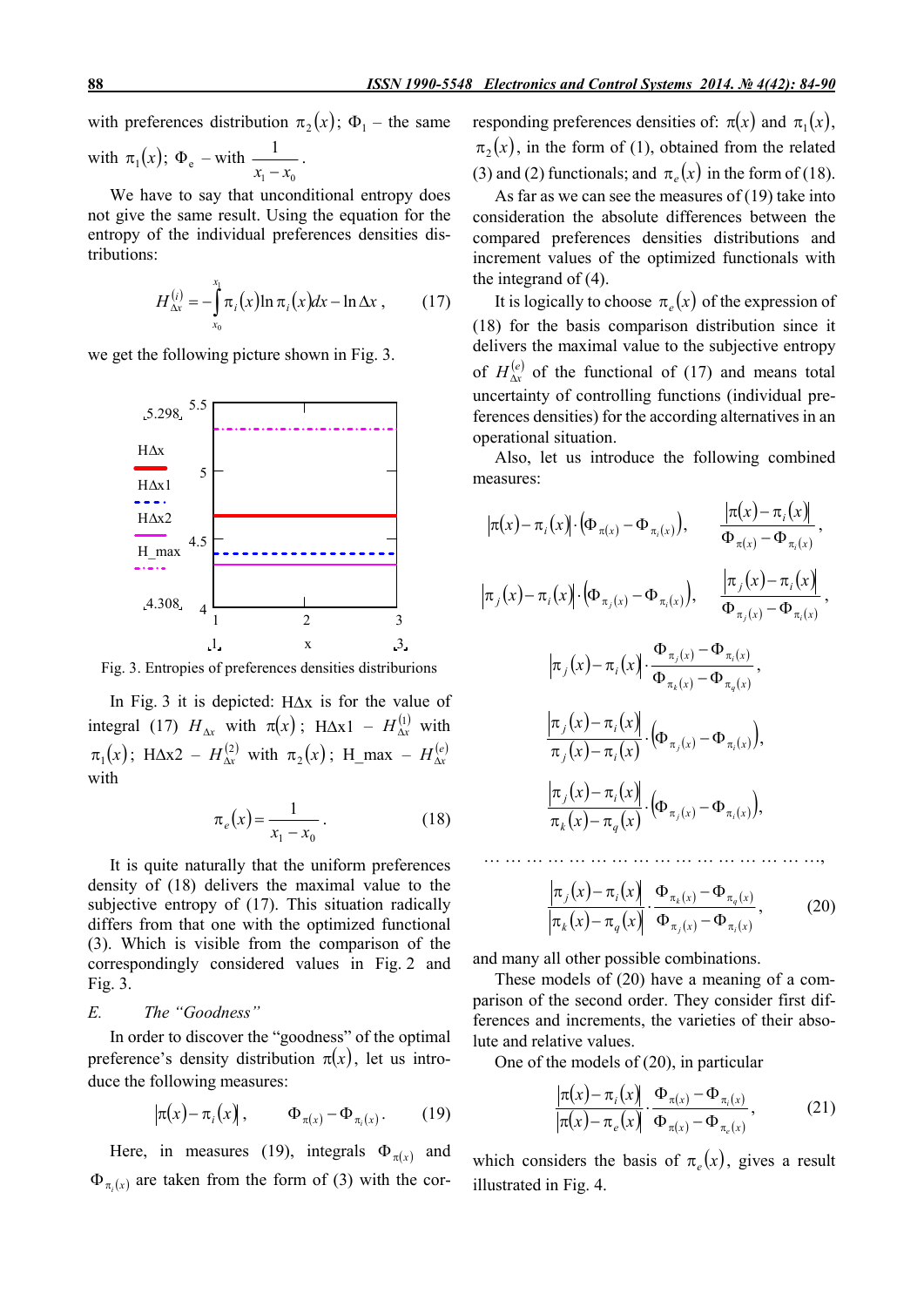## *F. The Researches Results*

The presented researches, described with the formulas of  $(1) - (21)$ , portrayed in Fig. 1 – Fig. 4, give the following results. The obtained optimal controlling functions are (1) and (5) for operational controlled functionals (2), (3) and (6) in case of the continuous and discrete operational alternatives (see Fig. 1).

Sufficient conditions of maximum in the given case are  $(7)$  and  $(11)$  instead of  $(7)$  and  $(8)$ .

The maximal value of functional (3) (see Fig. 2) corresponds with the minimal one of losses (15) and (16) (see Fig. 1). It does not coincide with the maximal value of subjective entropy (17) (see Fig. 3).

For the evaluation of the extremal control "goodness" there is a few models  $(19) - (21)$ .

The variant of (21) is an interesting one because it shows all climaxes and corner points (see Fig. 4) of the functions depicted in Fig. 1 in the relative interpretation which is rather convenient.



Fig. 4. Relative "goodness" of the optimal preferences densities distriburions compared with its "goodness" to the uniform (maximal subjective entropy/uncertainty) one

## CONCLUSIONS ON THE PRESENTED RESEARCH

The proposed approach allows finding optimal control functions as extremals. And describe their "goodness" in some convenient manner. It is impossible to see the advantage of the optimal preference density distribution of  $\pi(x)$  on the basis of the subjective entropy itself in the traditional view of (17).

# PROSPECTS OF FURTHER STUDYING IN THE SPECIFIED DIRECTION

The further researches are worth of investigating some other models of the optimal control "goodness".

#### **REFERENCES**

[1] Zamfirescu, Constantin-Bala; Duta, Luminita; Iantovics, Barna "On Investigating the Cognitive Complexity of Designing the Group Decision Process," *Studies in Informatics and* 

*Control*, vol. 19, no. 3, September 2010 http://www.sic.ici.ro pp. 263–270.

[2] Zamfirescu, Constantin-Bala; Duta,<br>minita: Iantovics, Barna "The cognitive Luminita; Iantovics, Barna "The cognitive complexity in modelling the group decision process". [Online]. Available: http://ssd.valahia.ro/UICS.pdf. [Accessed Sept. 27, 2014].

[3] Kasianov, V. Subjective Entropy of Preferences. Subjective Analysis: Monograph, Warsaw, Poland: Institute of Aviation, 2013. 644 p.

[4] Kasianov, V. A. Subjective Analysis: Monograph, Kyiv, Ukraine: National Aviation University, 2007. 512 p. (in Russian).

[5] Kasianov, V. A. Elements of Subjective Analysis: Monograph, Kyiv, Ukraine: National Aviation University, 2003. 224 p. (in Russian).

[6] Kasianov, V. A. and Goncharenko, A. V. Light and Shadow. Proportions of Shadow Economy. Entropy Approach: Monograph, Kyiv, Ukraine: Publishing House "Kafedra", 2013. 86 p. (in Russian).